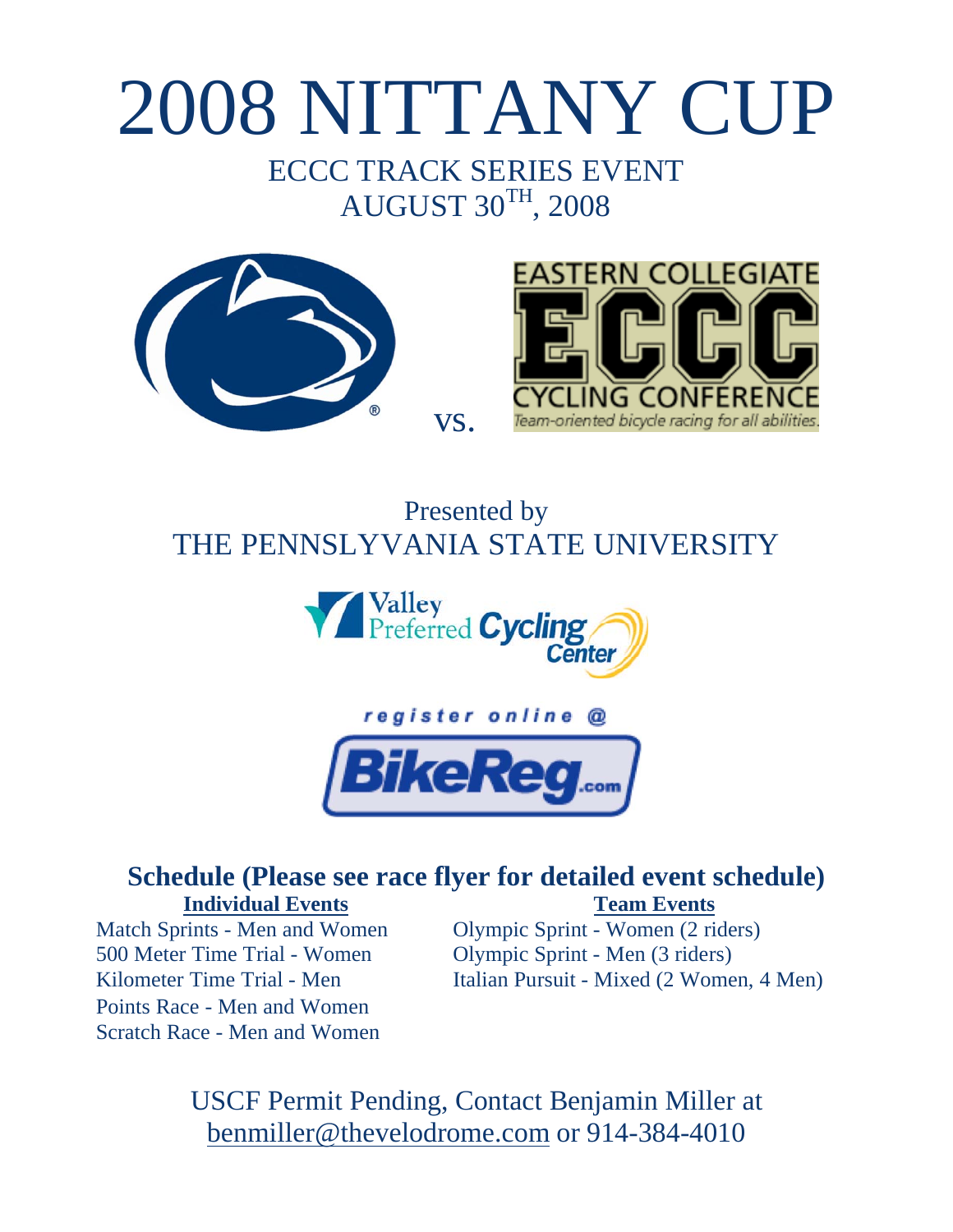#### **WHEN**

August  $30<sup>th</sup>$ , 2008 (Saturday) Number pick up and Day of registration opens at 7:30am Registration for individual events will be open until approximately 30 minutes before start Racing Starts at 9:00am

#### **WHERE**

Valley Preferred Cycling Center (Formerly the Lehigh Valley Velodrome) http://www.thevelodrome.com 1151 Mosser Rd. Breinigsville, PA 18031

#### **COST**

\$13 Per event or \$35 to register for "All Events" Team events are based on a \$5 per rider charge (Not applicable if alredy registered for "All Events")

#### **REGISTRATION**

Register at Bikereg.com under beginning Friday, August  $15<sup>th</sup>$ , 2008 Number pickup and waiver distribution opens at 7:30am at the registration building Numbers will be left side facing!

Day of registration opens at 7:30am and closes approximately 30 minutes before each event start Fields limited to 30 riders except Senior Men and Women, which have a 25 rider field limit

#### **RACE NOTES**

All USCF rules apply (Track Bikes Only – Track bikes maybe available for rent. Please contact the promoter, Ben Miller, for specific details)

All racers must have a valid USAC License. Collegiate racers must have a valid Collegiate License or student ID. One-day (\$10) and annual licenses (\$60) will be available if needed.

Collegiate riders who are a category 4 or 5 on the track should register for category 4 or 5 events. If twenty (20) or more category 4/5 collegiate riders register the field maybe slit into a Collegiate B field. If there are not enough riders to have a separate collegiate B field then the collegiate riders will ride they're respective category but will be scored separately. If 10 or more category 4 women register for the women's mass start events, the field maybe split into a category 1-3 field and a category 4 field. Categories with less then ten (10) riders maybe combined at the promoters' discretion.

**DIRECTIONS** (Look for signs to "The Valley Preferred Cycling Center")

**From Philadelphia**: take I-95 to I-476 North to exit 58 Lehigh Valley. Take Rt. 22 West and follow to Exit 49A (route 100 South). Follow Rt 100 south to the 4th traffic light (Route 222) turn right follow for 2/10ths of a mile. Turn right onto Mosser Road and proceed to the Velodrome 200 meters north. Enter The Valley Preferred Cycling Center parking lot.

**From Harrisburg, York, or West**: Take I-83 north to I-81 north. Follow I-81 north until the road splits with I-78 east and continue onto I-78 east toward Allentown. Exit I-78 at 49A then follow the Philadelphia directions.

**From Scranton or North**: take I-476 south to exit 58 Lehigh Valley. Take Rt. 22 West and follow to Exit 49A (route 100 South). Follow Rt 100 south to the 4th traffic light (Route 222) turn right follow for 2/10ths of a mile. Turn right onto Mosser Road and enter The Valley Preferred Cycling Center parking lot on the right.